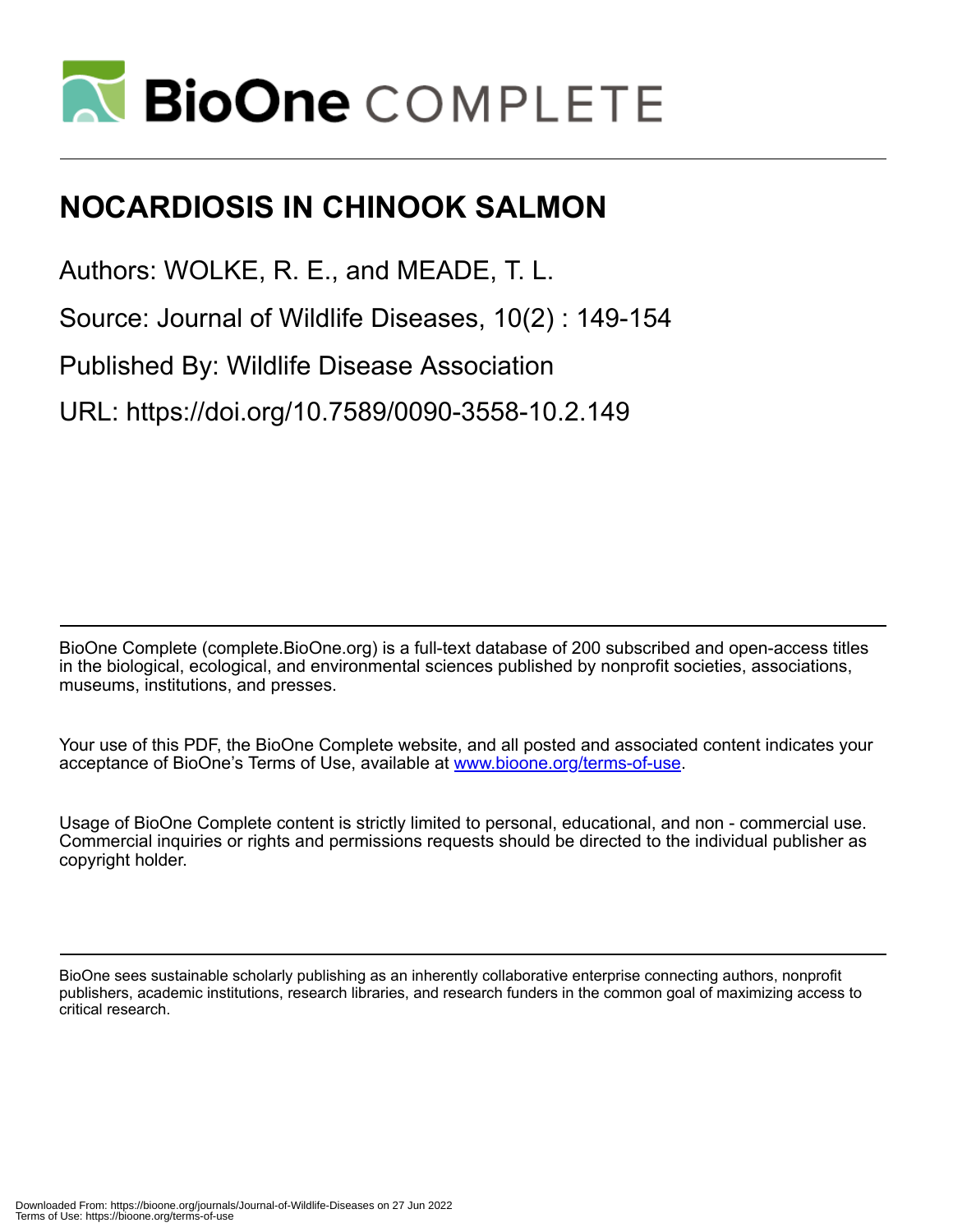## **NOCARDIOSIS IN CHINOOK SALMON**

R. E. WOLKE and T.L. MEADE, Marine Pathology Laboratory and Agricultural Experiment Station, University of Rhode Island, Kingston, RI. 02881, U.S.A.

*Abstract:* Granulomatous oral masses were observed in two chinook salmon *(Oncorhyncus tschwyischa)* smolts with systemic nocardiosis. Gross and histopathological lesions are described indicating the proliferative inflammatory nature of this diesase.

#### **INTRODUCTION**

The actinomycete *Nocardia* has been reported as a pathogen of both elasmobranchs and teleosts. The first verified report of nocardiosis occurred among neon tetras *(Hyphenessobrycon innesi)* in Argentina during the early nineteensixties.<sup>13</sup> At about the same time (1962-63) an outbreak of the disease was observed in rainbow trout *(Salmo gairdneri)* at the National Fish Hatchery in Leestown, West Virginia.<sup>11</sup>

Nocardiosis was diagnosed in seven other species of fish in 1965 and 1966," and the disease has been reproduced ex perimentally.<sup>1,11</sup>

Two species of organism have been identified, *N. asteroides,* which is also a pathogen of homeotherms, and *N. kampachi,* which was isolated from Japanese yellow-tail *(Serbia quinqueradiaa* and *S. purpurascens)*

The purpose of this paper is to describe two cases of the disease in aquaculture-reared chinook salmon with large oral granulomata.

#### MATERIALS AND METHODS

Two 15 cm formalin-fixed chinook salmon, 16 months of age were submitted to the Marine Pathology Laboratory as part of a weekly monitoring system of Sea Grant and Agricultural Experiment Station aquaculture projects at the University of Rhode Island. Both fish had been raised from eggs in a biologically filtered water re-use system and were taken from a 2850 liter tank containing approximately 1000 other salmon of similar size and age.

Tissues for light microscopic examination were embedded in paraffin, cut at 6  $\mu$  and routinely stained with hematoxylin and eosin (H & E). Sections containing bone were decalcified in an 18 percent solution of formic and hydrochloric acids and neutralized in a saturated solution of lithium carbonate.

Special stains used to identify and characterize the bacteria included the Brown-Bren and Lillie's Gram methods, Ziehl-Nielsen method for acid fast bacteria and the Fite-Faraco modification for Nocardia.<sup>2,6</sup>

#### **Gross Pathology**

The mouths of both fish were held open by protruding oral masses. The mass from the first fish examined (C240) was 1.0 x 0.75 cm and was attached to the floor of the mouth to the right of the tongue near the anterior end of the jaw (Fig. 1). The second fish (C254) had a mass similar in size to the first (1 cm in diameter) attached to the anterior floor of the mouth to the left of the tongue. The point of attachment (C254) was broad-based and encompassed the tumor diameter.

Contribution No. 1517 of the Rhode Island Agricultural Experiment Station. Supported in part by Sea Grant funds at the University of Rhode Island.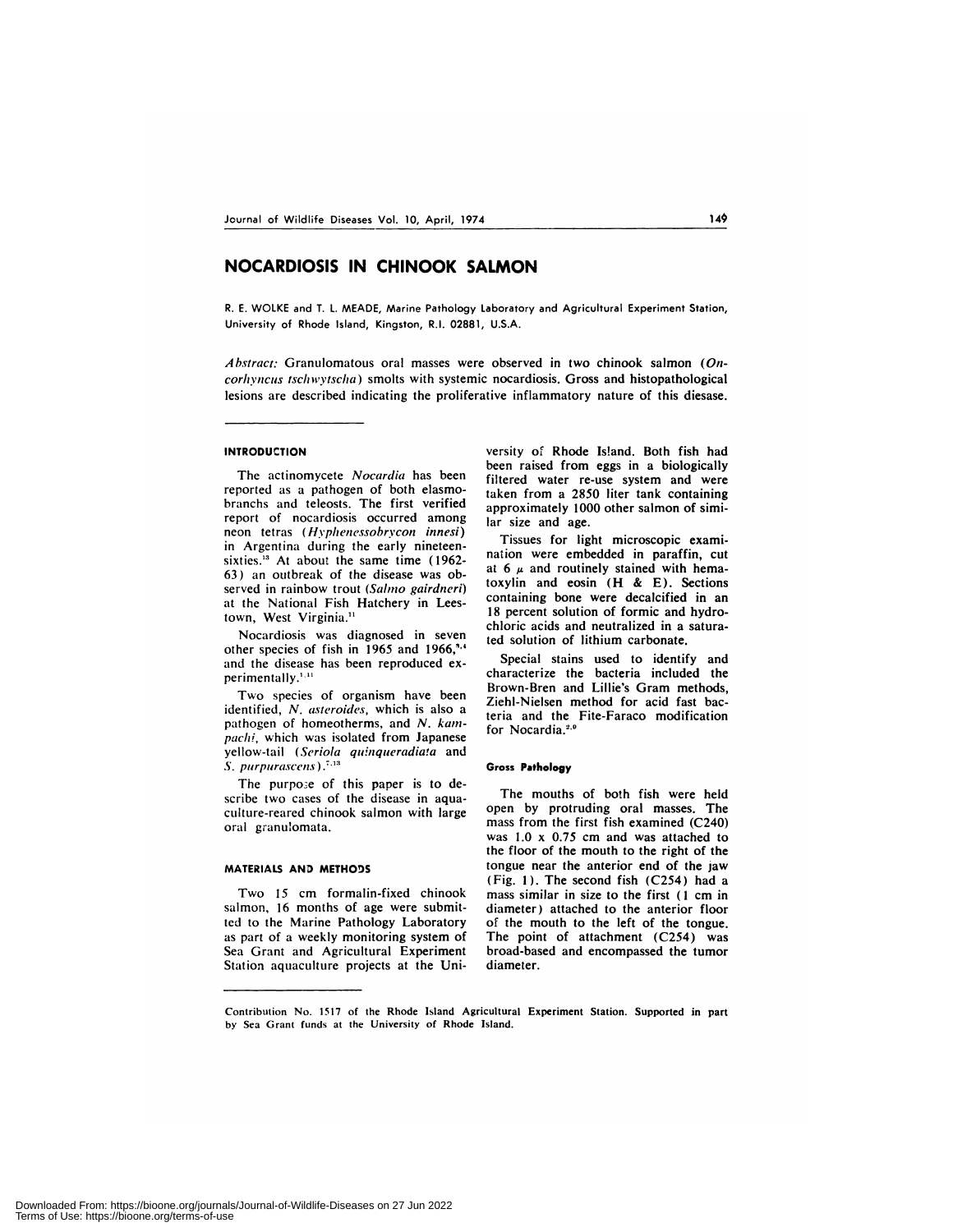In both instances the sides of the mas ses were surrounded by a white tissue resembling the gingiva: the dorsal aspects were ulcerated and roughened. The mas ses were of friable consistency and the cut section was mottled greyish-white. The second fish examined (C254) had a second ulcerated mass, approximately 1.0 x 1.5 cm, on the right lateral-most gill raker. No other gross lesions were ob served.

#### **Histopathology**

In both cases the masses were com posed primarily of reticulo-endothelial (RE) cells resembling the mammalian histiocyte. These cells were 10-20  $\mu$  in diameter, polygonal to round, with acidophilic cytoplasm and a large vesicular eccentric nucleus that was occasionally bean-shaped. A fine sparse network of collagen fibers was present within the RE cells. The mass was surrounded by a fibrous capsule, this in turn bounded by an oral mucosa composed of an epithe-

lium containing many mucus cells and re3embhing piscine epidermis. The outer epidermal covering was absent on the dorsal aspect of the mass.

In addition to the RE cells, small lymphocytes and erythrocytes were diffusely distributed throughout the masses. Multi-nucleated giant cells of the foreign body type were rarely present.

Many of the inflammatory cells were necrotic in both masses but this was especially true of the larger mass (C254) in which the majority of the cells were necrotic.

Within the uniform sheet of RE cells were randomly distributed foci of necro sis, These were characterized by central zones of sparsely distributed necrotic debris and inflammatory cells surrounded by histiocytic cells whose long axis appeared to lie at right angles to the central necrotic areas.

Colonies of weakly basophilic bacteria were present on the ulcerated surface of one of the tumors (C254), extending for a short distance into its



FIGURE 1. Granulomatous mass on the floor of the oral cavity, anterior end of lower jaw of Chinook salmon. Note ulcerated dorsal aspect (arrow).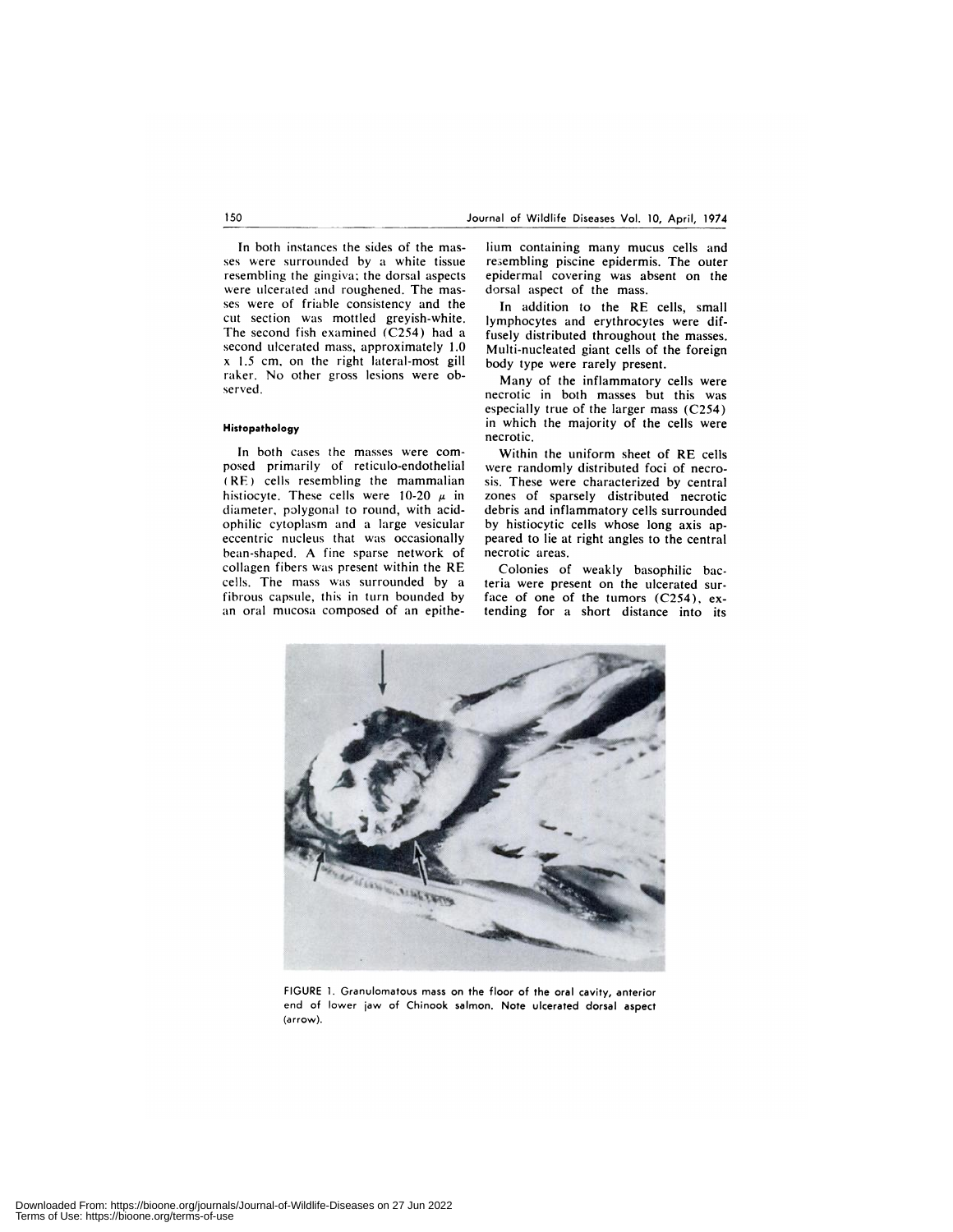parenchyma. The morphologic characteristics of the organisms could not be readily determined with H & E. Occasional filamentous structures were pre sent about the edges of the colonies, but with H & E no other organisms were seen within the parenchyma of the masses.

Granulomatous inflammatory tissue, necrosis and bacterial colonies were found in the gill, myocardium, pericardium, spleen, kidney, pancreas, mesentery, pyloric caeca, and anterior gut.

Granulomatous proliferation was es pecially severe in the mesenteric tissue between the pyloric caeca. The inflammatory tissue had replaced a great deal of pancreatic tissue and was present in the subserosal musculature of the anterior gut as well as the submucosa of the pyhoric caeca (Fig. 2).

While the response was primarily chronic and proliferative, focal areas of necrosis were present in a greater or les ser degree in all affected tissue. This

more acute reaction was especially prevalent in the kidney and myocardium in which colonies of bacteria were surrounded by zones of necrosis and the proliferative granulomatous tissue.

Proliferative lesions were present within the gill filaments and beneath the epithelium at the base of some lamellae. Masses of bacteria occupied the lumena of filament vessels.

The bacteria present superficially on the second mass examined (C254) were both gram negative and gram positive and included bacilli as well as filamentous forms. Bacteria deeper within both masses were gram positive and filamentous. With the Fite-Faraco method for *Nocardia* the organisms were sharply outlined, magenta in color, filamentous, branched and beaded. They varied in size; 5 to 40  $\mu$  in length (from point of branch or isolated segments) and 0.5 to  $1 \mu$  in width. Organisms not apparent on **H & E** were easily seen with the Fite-Faraco method. In many instances the



FIGURE 2. Diffuse granulomatous response within interpyloric cecal mesenteric pancreatic tissue. A few islands of exocrine pancreatic tissue remain at upper right (arrow). X160 H & E.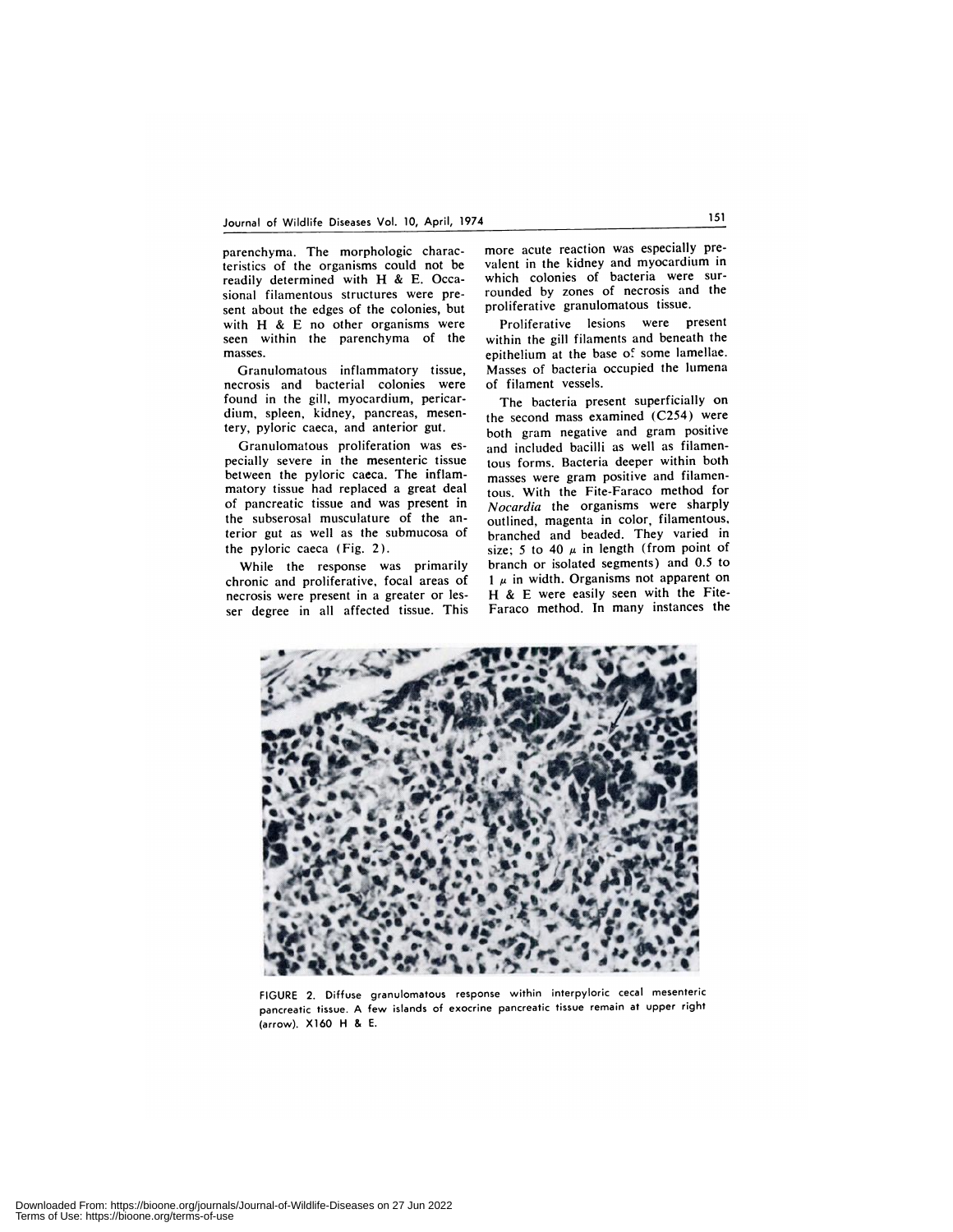organisms were diffusely distributed throughout the granulomatous lesion (Fig. *3).* The bacteria were not acid fast when stained by the Ziehl-Nielsen method.

### **DISCUSSION**

On the basis of present knowledge, the differential diagnosis of oral masses in salmonids include ondotogenic tumors, leiomyoma, and thyroid hyperplasia or neoplasia."<sup>510</sup> To this list should be added granulomatous proliferations in as sociation with *Nocardia* species. It would seem logical, however, to assume the list far from complete.

While differentiation of these four entities might be difficult upon gross examination, the histopathological appearance of each is diagnostic. The inflammatory response elicited by *Nocar dia* and characterized by a diffuse granulomatous reaction with foci of necrosis is easily differentiated from the mesen chymal neoplasms or the glandular proliferation associated with thyroid hyperplasia and adenoma. Furthermore, the

presence of typical gram-positive, acid fast, filamentous organisms within the tumor mass and within other lesions systemically allows etiological diagnosis.

The response to *Nocardia* in these fish is similar to the response in higher vertebrates.<sup>5,12</sup> There were, however, no instances of suppurative granulomata which may be present in pulmonary no cardiosis of man and domestic animals. Lack of suppurative response is due to the inability of fish to produce a true 'pus'. The diffuse granulomatous reaction coupled with necrotic foci and the presence of organisms observed in these cases is similar to that described in cases of canine nocardiosis.<sup>12</sup>

This combination of lesions may ex plain the conflicting reports in the literature of piscine response to nocardial or ganisms. Both focal granulomata and focal areas of necrosis have been de scribed.<sup>1,7,11</sup> It seems probable that the focal areas of necrosis may be more prevalent in acute cases or may become confluent as in higher vertebrates and thus the lesions appear more destructive than proliferative.



FIGURE 3. Filamentous, branched, beaded acid-fast nocardial organisms diffusely distributed within granuloma (arrows). X400 Fite-Faraco.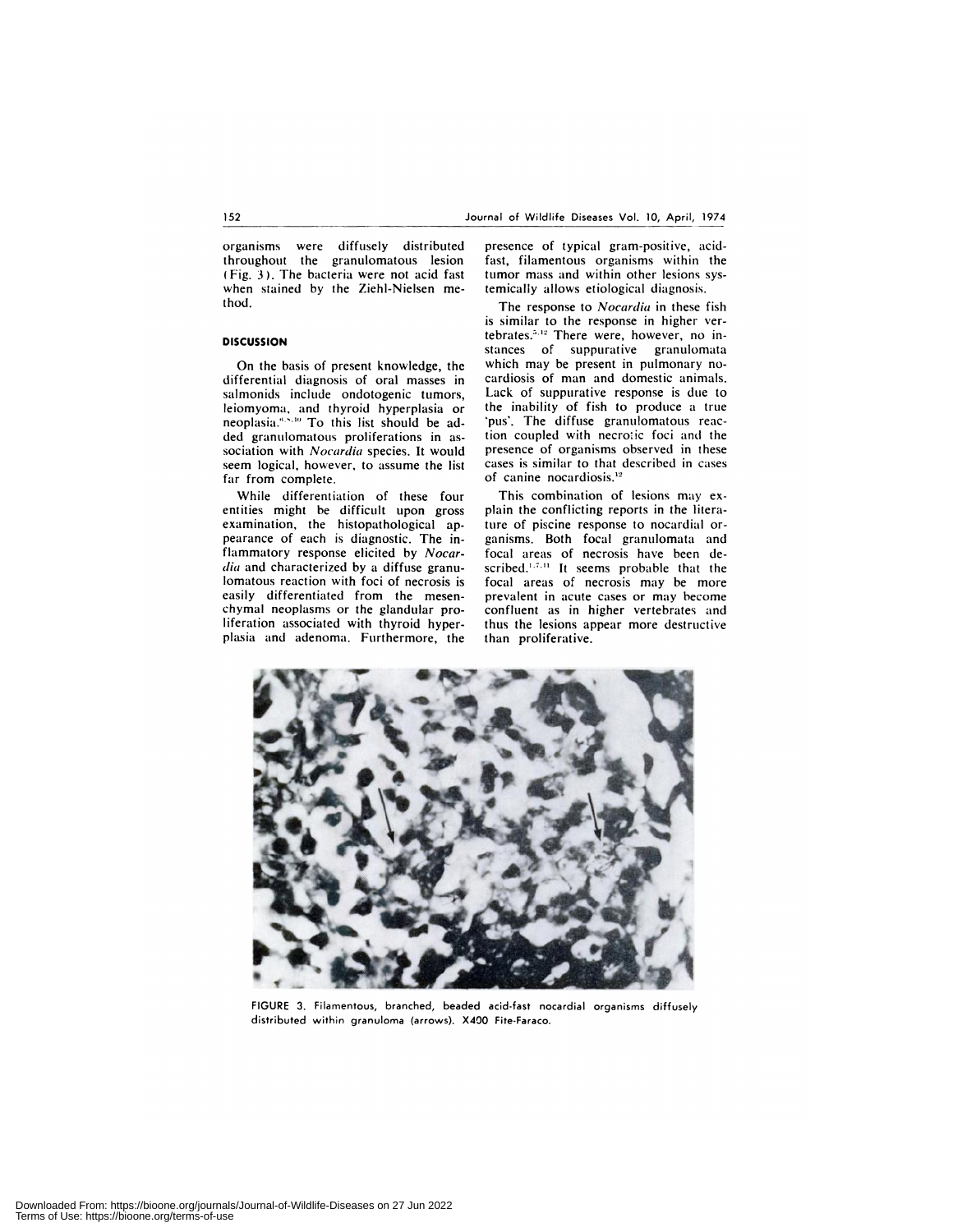The tendency to undergo necrosis may, however, be absent in other species. A suspected case of nocardiosis in a brown shark (Carcharhinus milberti) submitted by O'Gara and Oliverio to the Registry of Tumors in Lower Animals, Smithsonian Institution, Washington, D.C. (RTLA 524) was examined by one of the authors **(REW).** The lesions were characterized by diffuse infiltration of epithelioid cells and no foci of necrosis. The organisms within the lesions were gram-positive, acid-fast, filamentous, beaded and identical in appearance to those seen in the chinook.

Etiological diagnoses based on characteristic tissue response and organism morphology in tissue section is a com mon procedure employed by the histopathologist examining abnormal tissue from higher vertebrates. This procedure applies as well to the diagnosis of disease in fish. Histopathologic diagnosis of such diseases as infectious pancreatic necrosis, lymphocystis, corynebacterial kidney dis ease and ichthyophthyriasis are but a few examples of piscine infections which lend themselves well to diagnosis by gross and microscopic pathological techniques. The proliferative tissue response, unique morphology and staining characteristics of the nocardial organism will allow the comparative pathologist to arrive at a proper etiologic diagnosis when it is impossible to recover the causative agent.

The pathogenesis of piscine nocardiosis is as yet unknown. In this case the fish had been kept in a water re-use system for over 12 months. Water purification was achieved by biological nitrification and denitrification. Since the bacteria involved in these two processes are widely distributed in nature and particularly in soils, it is possible that *Nocardia* sp. may have been introduced at the time the filters were activated with bacteria obtained from soil sources.

Cultures of the filters on Lowenstein-Jensen medium were negative. It is interesting to speculate that the *Nocardia* may have caused systemic infection after having gained access via wounds of the buccal cavity. This might account for the apparent low incidence of cases; how ever, the exact incidence of the disease cannot be determined as all the fish were sacrificed for economic reasons shortly after the infected individuals were submitted for necropsy. Previous weekly monitoring of this group had revealed only a low incidence of kidney disease due to *Corynebacterium* sp.

#### **LITERATURE CITED**

- 1. CAMPELL, G. and R. M. MacKELVIE. 1968. Infection of brook trout *(Sali'elinus fontinalis)* by nocardiae. J. Fish. Res. Bd. Canada 25: 423-425.
- 2. EMMONS, C. W., C. H. BINFORD and J. P. UTZ. 1970. *Medical Mycology,* 2d ed.pp. 486-487. Lea and Febiger, Philadelphia.
- 3. HEUSCHMANN-BRUNNER, G. 1965. Nocardiose bei Fischen des Susswassers und des Meeres. Berl. München Tierärztl. Wschr. 78: 94-95.
- 4. HEUSCHMANN-BRUNNER, G. 1966. Nocardia-Infektion bei Regenbogenforellen (Salmo gairdneri). Berl. München Tierärztl. Wschr. 79: 96-97.
- 5. JUBB, K. V. F. and P.C. KENNEDY. 1963. *The Pathology of Domestic Ani* mals. Vol. 2, pp. 217. Academic Press, New York and London.
- 6. KUBOTA, 5. 5. 1955. A case of leiomyoma found in rainbow trout *Salmo iridens* Gibbons. Bull. Jap. Soc. Sci. Fish. 20: 1060-1062.
- 7. KUBOTA, S. S., T. KARIYA, Y. NAKAMURA and K. KIRA. 1968. Nocardial infection in cultured yellow tails. *(Seriola quinqueradiaz'a* and *S. purpuro* scens). II. Histological study. Fish Pathol. (Tokyo) 3: 24-33.
- 8. LUCKE, B. and H. G. SCHLUMBERGER. 1949. Neoplasia in cold-blooded vertebrates. Physiol. Rev. 29: 91-126.